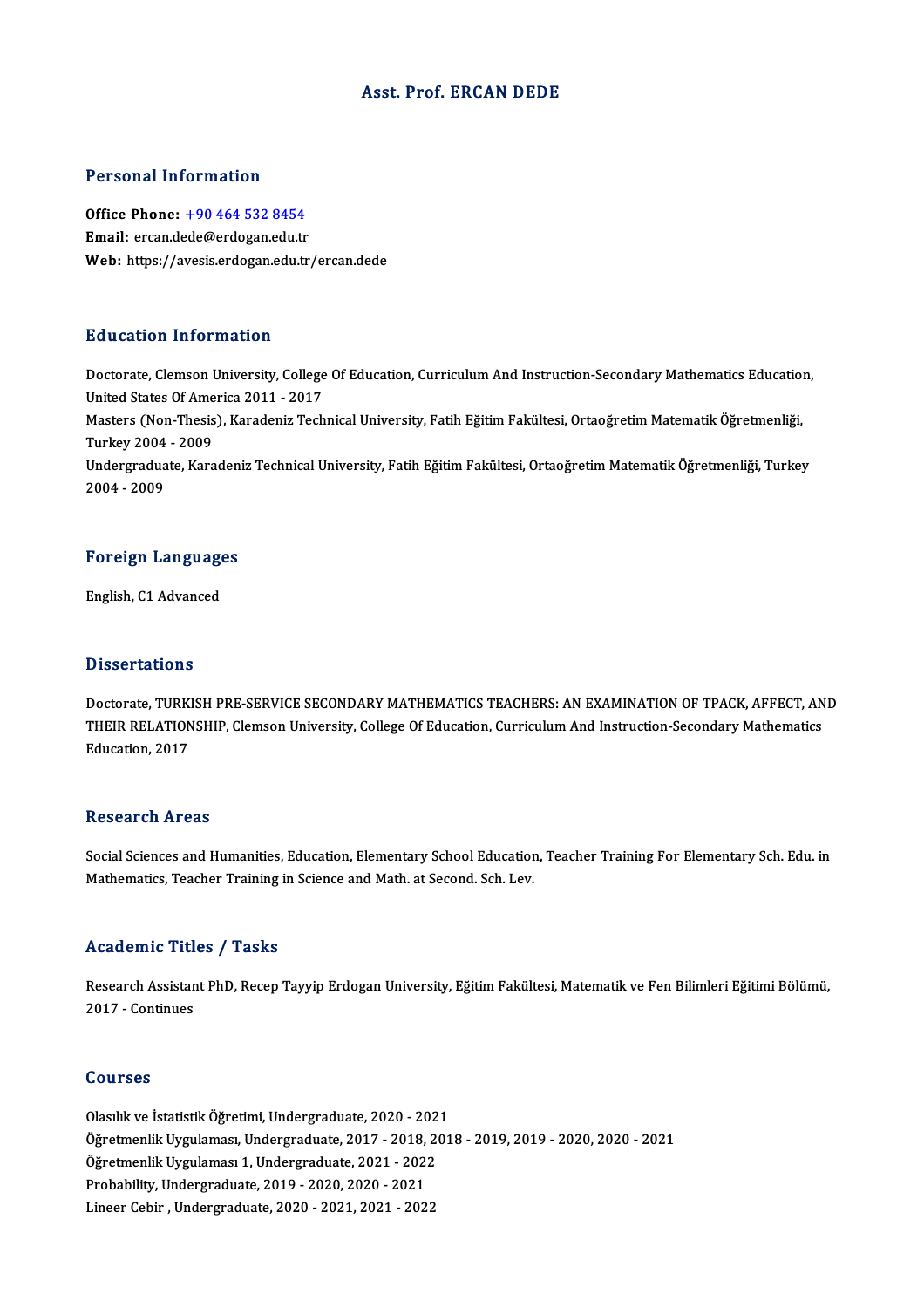Lineer Cebir 2, Undergraduate, 2020 - 2021<br>Okul Denovimi, Undergraduate, 2020 - 2021 Lineer Cebir 2, Undergraduate, 2020 - 2021<br>Okul Deneyimi, Undergraduate, 2020 - 2021<br>Istatistik ve Olasılık II. Undergraduate, 2019 Okul Deneyimi, Undergraduate, 2020 - 2021<br>İstatistik ve Olasılık II, Undergraduate, 2018 - 2019, 2019 - 2020 İstatistik, Undergraduate, 2020 - 2021 İstatistik ve Olasılık II, Undergraduate, 2018 - 2019, 2019 - 2020<br>İstatistik, Undergraduate, 2020 - 2021<br>Öğretim Teknolojileri ve Materyal Tasarımı, Undergraduate, 2017 - 2018, 2018 - 2019<br>İstatistik ve Olasılık I. Underg İstatistik, Undergraduate, 2020 - 2021<br>Öğretim Teknolojileri ve Materyal Tasarımı, Undergraduate, 201<br>İstatistik ve Olasılık I, Undergraduate, 2018 - 2019, 2019 - 2020<br>OKUL DENEVİMİ Undergraduate, 2018 - 2019, 2019, 2020 Öğretim Teknolojileri ve Materyal Tasarımı, Undergraduate, :<br>İstatistik ve Olasılık I, Undergraduate, 2018 - 2019, 2019 - 20<br>OKUL DENEYİMİ, Undergraduate, 2018 - 2019, 2019 - 2020

# OKUL DENEYİMİ, Undergraduate, 2018 - 2019, 2019 - 2020<br>Articles Published in Journals That Entered SCI, SSCI and AHCI Indexes

rticles Published in Journals That Entered SCI, SSCI and AHCI Indexes<br>I. Prospective elementary mathematics teachers' noticing of childrens' mathematics: a focus on<br>extending meyes extending moves<br>Prospective elem<br>Exminali A M Sim Prospective elementary mathematics teachers' notiextending moves<br>Tyminski A. M. , Simpson A. J. , Land T. J. , Drake C., Dede E.<br>JOUPMAL OF MATHEMATICS TEACHER EDUCATION, PR 53 extending moves<br>Tyminski A. M. , Simpson A. J. , Land T. J. , Drake C., Dede E.<br>JOURNAL OF MATHEMATICS TEACHER EDUCATION, pp.533-561, 2021 (Journal Indexed in SSCI)

## Articles Published in Other Journals

Turicles Published in Other Journals<br>I. INVESTIGATION OF THE WAYS PROSPECTIVE MATHEMATICS TEACHERS RESPOND TO STUDENTS'<br>ERROPS, AN EXAMPLE OF THE FOUAL SICN INVESTIGATION OF THE WAYS PROSPECTIVE<br>ERRORS: AN EXAMPLE OF THE EQUAL SIGN INVESTIGATION<br>ERRORS: AN EXAl<br>Özdemir E., Dede E.<br>International Online ERRORS: AN EXAMPLE OF THE EQUAL SIGN<br>Özdemir E., Dede E.<br>International Online Journal of Education and Teaching, vol.9, no.2, pp.723-739, 2022 (Refereed Journals of Other<br>Institutions) Özdemir E., D<br>International<br>Institutions)

# Institutions)<br>Refereed Congress / Symposium Publications in Proceedings

- efereed Congress / Symposium Publications in Proceedings<br>I. Prospective mathematics teachers' extrapolative reasoning about misleading bar graphs<br>Olamus S. Dede E Prospective math<br>Okumuş S., Dede E.<br>Congress of the Eu Prospective mathematics teachers' extrapolative reasoning about misleading bar graphs<br>Okumuş S., Dede E.<br>Congress of the European Society for Research in Mathematics Education (CERME 11), Utrecht, Netherlands, 6 - 10<br>Febru Okumuş S., Dede E.<br>Congress of the European Societ<br>February 2019, pp.4581-45888<br>Prospostive methematiss too Congress of the European Society for Research in Mathematics Education (CERME 11), Utrecht, Neth<br>February 2019, pp.4581-45888<br>II. Prospective mathematics teachers' extrapolative reasoning about misleading bar graphs<br>OVIMUS
- February 2019, pp.4<br>Prospective mathe<br>OKUMUŞ S., DEDE E.<br>Organizasıyonu Cong Prospective mathematics teachers' extrapolative reasoning about misleading bar graphs<br>OKUMUŞ S., DEDE E.<br>Organizasyonu Congress of the European Society for Research in Mathematics Education (CERME 11), Utrecht,<br>Natherlands OKUMUŞ S., DEDE E.<br>Organizasyonu Congress of the European S<br>Netherlands, 6 - 10 February 2019, pp.1-8<br>PROSPECTIVE ELEMENTAPY TEACHER
- Organizasyonu Congress of the European Society for Research in Mathematics Education (CERME 11), Utre<br>Netherlands, 6 10 February 2019, pp.1-8<br>III. PROSPECTIVE ELEMENTARY TEACHERS' PROFESSIONAL NOTICING OF CHILDRENS' FRAC Netherlands, 6<br>PROSPECTIVI<br>STRATEGIES<br>TYMINSKI A.M PROSPECTIVE ELEMENTARY TEACHERS' PROFESSIONAL<br>STRATEGIES<br>TYMİNSKİ A. M. , SİMPSON A. M. , DEDE E., LAND T. J. , DRAKE C.<br>27. Annual Maeting of the North American Chapter of the Intern

TYMINSKI A. M., SIMPSON A. M., DEDE E., LAND T. J., DRAKE C.

37. STRATEGIES<br>TYMINSKI A. M. , SIMPSON A. M. , DEDE E., LAND T. J. , DRAKE C.<br>37. Annual Meeting of the North American Chapter of the International Group for the Psychology of Mathematics<br>Education, 5 - 08 November 2015

## **Scientific Refereeing**

Scientific Refereeing<br>International Online Journal of Education and Teaching, Other Indexed Journal, March 2022<br>Tüpy Rit CiseNer VE MATEMATiv Fğirimi DERCisi, National Scientific Refreed Journal, Ma TÜRK BİLGİSAYAR VE MATEMATİK EĞİTİMİ DERGİSİ, National Scientific Refreed Journal, May 2020<br>Türk Bilgisayar ve Matematik Eğitimi Dergisi, National Scientific Refreed Journal, April 2020 International Online Journal of Education and Teaching, Other Indexed Journal, March 2022<br>TÜRK BİLGİSAYAR VE MATEMATİK EĞİTİMİ DERGİSİ, National Scientific Refreed Journal, Ma<br>Türk Bilgisayar ve Matematik Eğitimi Dergisi,

### **Tasks In Event Organizations**